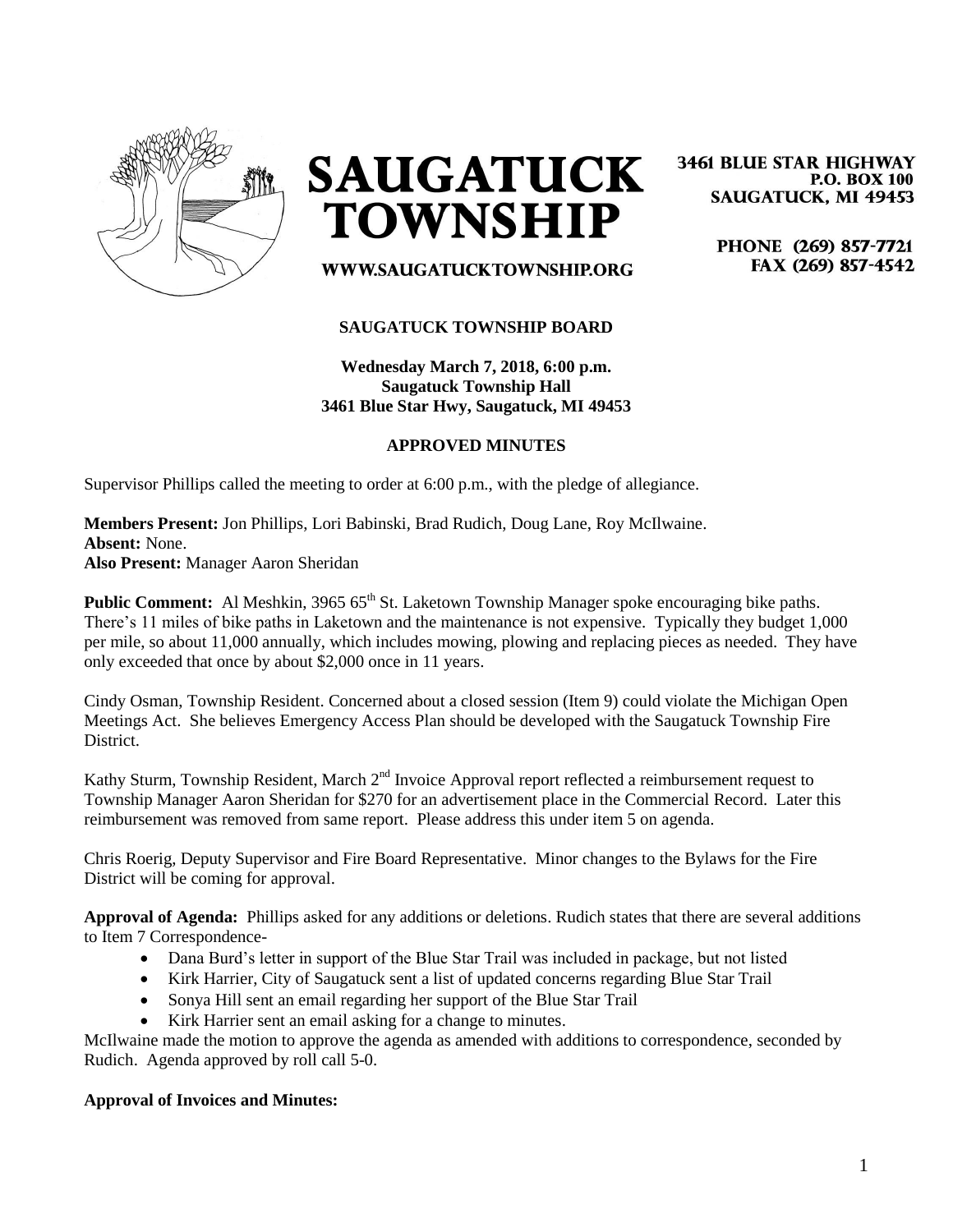Comment by Rudich regarding Sheridan's reimbursement- Rudich submitted for reimbursement since the advertisement was to update the public on behalf of the board and asked the board for approval of the expense, but Sheridan did not want reimbursement and withdrew the request. Accounts payable reflects this change. Ck. 633 is cancelled. Sheridan stated he never asked the board for reimbursement nor did he expect any.

- A. Accounts Payable Invoices to be paid.
	- i. Consumers Energy through Commercial Record. Total to be paid \$ 47,326.36.
- B. A/P check register to be post-audited.
- C. Payroll (check register attached).

Phillips asks for questions on invoices. Rudich moved to approve invoices for payment in the amount of \$47,326.36, McIlwaine supported. Motion passes by roll call vote 5-0.

Approval of the Minutes- Phillips asks for questions on the minutes. Sheridan- Page 2 Item A on new businessmisspelling of Fleis. Lane motions to approve minutes as amended. Rudich seconds; Motion passes by roll call vote 5-0.

McIlwaine makes Motion to approve the draft minutes of Special Meeting Feb. 21, 2018. Phillips seconds; Motion passes by roll call vote 5-0.

## **Correspondence:**

- A. Ross Hanley, Saugatuck Township.
- B. James Cook, Saugatuck Township.
- C. David Frey, Pottawatomie Gun Club.
- D. Andy Diaz, Parks Commissioner.
- E. Jeffrey Bianchi, Douglas.
- F. Maurice Decoster.
- G. Michelle Overweg-Spans, Saugatuck Township.
- H. Ken Smalligan, Sherman Township
- I. Dana Burd's letter in support of the Blue Star Trail.
- J. Kirk Harrier, Saugatuck Township.
- K. Soyna Hill.
- L. Kirk Harrier, City of Saugatuck.

#### **Unfinished Business:**

A. None.

## **New Business:**

- A. Public Hearing MDOT and TAP Grant Applications "North Connections of The Blue Star Trail" and "Expansion of Non-Motorized Trail Way" in Saugatuck Township
	- a. Alex Frasier from Hurley and Stewart discusses North and South portions of the Blue Star Trail up for approval. Numerous comments in support of the trails. It appears MDOT is also pushing to support these trails.
	- b. Dana Burd, Township Resident and Parks Commissioner- Has worked with *"Friends of the Blue Star Trail*" and Hurley and Stewart Civil Engineers, for years with very positive results.
	- c. Kirk Harrier, Township Resident- followed the project for 12 years and expressed concerns about the long-term legacy costs *Rails and Trails Conservancy* study included in the package which suggests 1,971 per mile maintenance cost figure. A portion of the trail that was repaired south of Laketown Township was much higher. He believes the maintenance, replacement and long term legacy cost to taxpayers have been severely underestimated.
	- d. Mike McGuigan -Saugatuck Township- Discovered literally thousands of papers that discuss the maintenance cost and he couldn't find certain instances where the costs exceed the budget. Believes Trail brings economic growth and raises property values.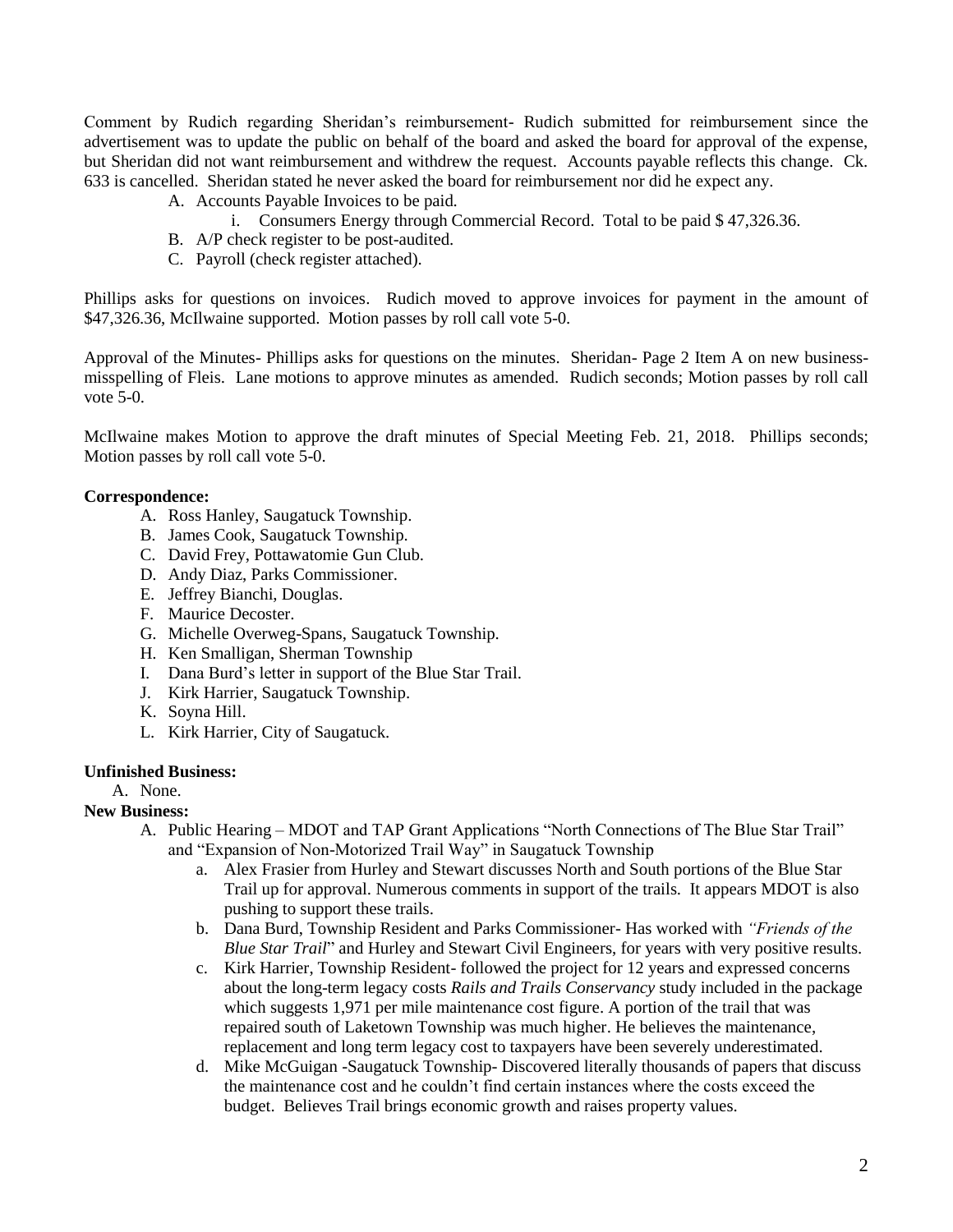- e. Jeanne Van Zoeren Resident of Casco Township. The Friends of the Blue Star Trail have been working on the project since 2008. The Friends have surveyed several Townships to get an idea of the Maintenance cost. They came up with a figure from those people that have been servicing trail ways for 10 years or more. They have a 20 year plan for Casco and Ganges Twp.
- f. Rudich- Clearbrook golf paths seem to be similar use as the bike paths, so yes, he has considered legacy costs. Discussion of legacy costs ensued. Motion by Phillips to close public comment; Rudich seconds; Motion passed unanimously.
- B. Resolution "North Connections of the Blue Star Trail"
	- a. Memo from Sheridan outlining the project. Jeanne Van Zoeren spoke on behalf of *"Friends of the Blue Star Trail.*" She believes they will continue to meet their obligations as stated.
	- b. Phillips makes a motion to support and adopt **RESOLUTION TO SUPPORT and adopt grant application entitled, "North Connections of The Blue Star Trail" to the Michigan Natural Resources Trust Fund and Michigan Department of Transportation Alternative Program ("TAP") and to commit to the financial obligation of public local matching funds for the acquisition/development of 0.50 miles of non-motorized trail way in Saugatuck Township.**

Rudich seconds; Motion passes by roll call vote 5-0.

- C. McIlwaine makes a motion to support and adopt Resolution "Expansion of the Non-Motorized Trail Way in Saugatuck Township".
	- **a. RESOLUTION TO APPROVE the submission of grant application entitled, "Expansion of Non-Motorized Trail Way in Saugatuck Township" to the Michigan Natural Resources Trust Fund and Michigan Department of Transportation Alternative Program ("TAP") and to commit to the financial obligation of public local matching funds for the acquisition/development of 0.63 miles of non-motorized trail way in Saugatuck Township to be constructed along Blue Star Highway South of the City of the Village of Douglas in Township Sections 29 and 32 from Exit 36 of I-196 to the Saugatuck Woods Sub Division Residential Housing Development.** Phillips Seconds; Motion passes by roll call vote 5-0.
- D. Resolution Mute Swan Control.
	- a. Multiple complaints from residents, DNR is present to answer questions.
	- b. McIlwaine was just informed it was the mouth of silver lake but it is includes the Kalamazoo River. Board felt the language needed to be more specific as to areas they are looking to control and to include a map. East of the Interstate to the  $60<sup>th</sup>$  street boundary. Also needs to include an estimated time frame. Sheridan states once the permit is obtained and they can give as much notice as you want. Rudich suggests doing a special meeting regarding this and present it to the public in 3 weeks. An audience member objects to this being voted on without public comment. There was to be a list of complaints from Maria of Township members which is missing.
	- c. DNR- 2 active permits in the county- Allegan State Game Area and a private permit.
	- d. Board wants to table it until April as information previously requested is missing. Phillips motions make this an item public hearing on the agenda at the board meeting in April, 6:00 p.m. Rudich seconds. Motion passes by roll call vote 5-0.
- E. Cemetery Maintenance Contract.
	- a. Sheridan found a compromise with current vendor slight increased based on inflation (Two rates were used and it was proposed to split it). Needs board and legal counsel review and approval. Increase based only on inflation; same terms as prior contract with the exception of the inflation increase and the terms went from 3 to 6 years. Terms expire at the end of the month. RFP was done a short time ago.
	- b. Rudich motions to approve the Cemetery Maintenance Contract- Babinski Seconds. Motion passes by roll call vote 5-0.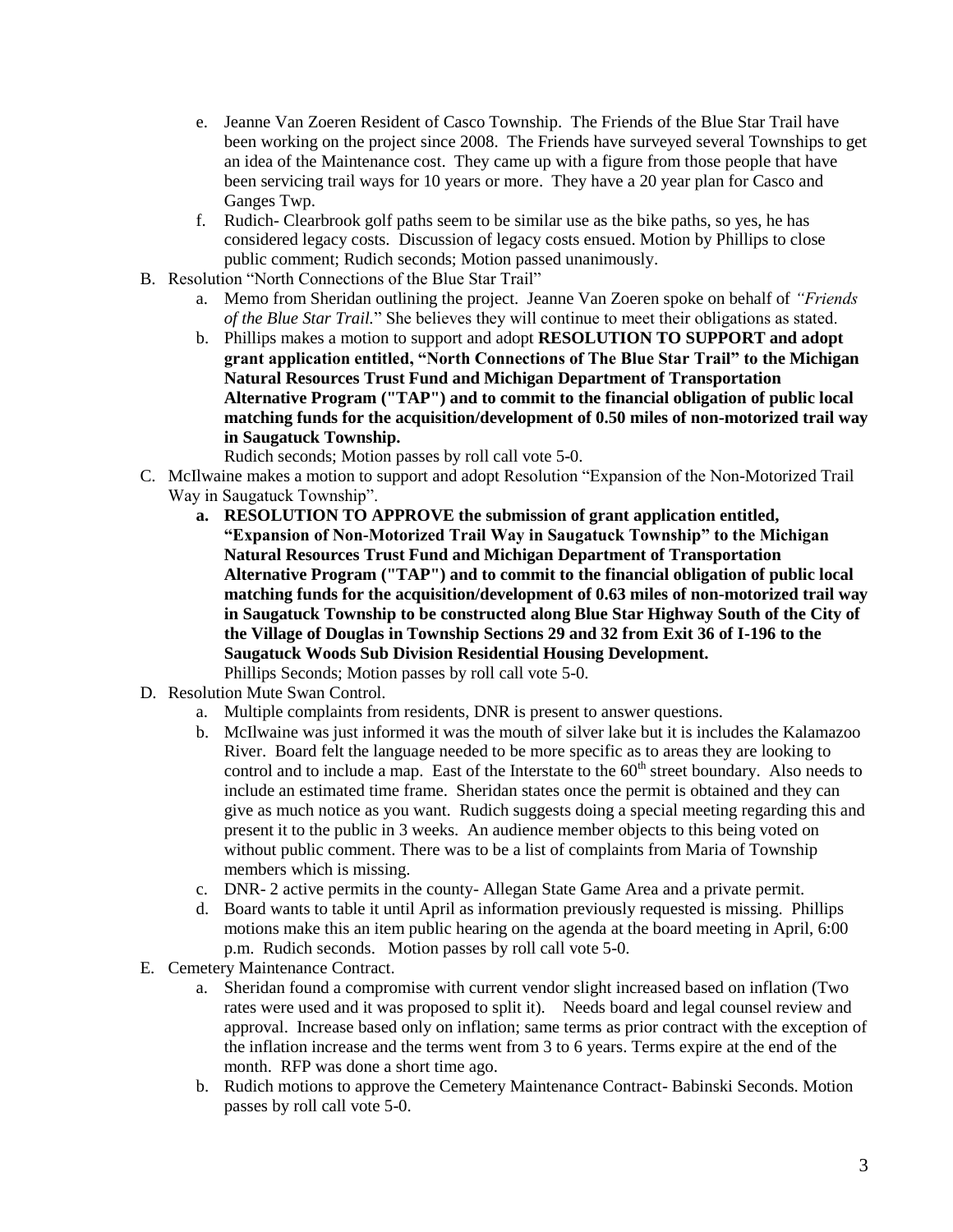- F. Resolution to Approve Amended and Restated Articles of Incorporation for the Kalamazoo Lake Sewer and Water Authority.
	- a. Sheridan- this is going to all the partners of Kal Lake. Has been over a year cleaning up old addresses; name change to Kal Lakes since bond has been paid off. Should be on the agenda for Cities of Saugatuck and Douglas to approve it and then sign it. Kal Lake Board has approved it. Rudich motions that we approve the Resolution to Approve Amended and Restated Articles of Incorporation for the Kalamazoo Lake Sewer and Water Authority. Phillips seconds. Motion passes by roll call vote 5-0.
- G. Closed Session Lakeshore Drive Emergency Access Road Plan. It is anticipated that the board will go into closed session to discuss possible legal agreement. Phillips motions to go into a closed session. Rudich seconds. McIlwaine would like on the record in regards to the legal reasons for going into a closed session. Sheridan elaborates- Owners involved and easements acquisition discussion and potential legal agreement and ramifications. Out of respect to the land owners. Board is determining if they should go ahead at all and if engineers agree, then bring in the Fire Department and other interested parties. Motion passes by roll call vote 5-0.
	- a. Motion to come out of closed session by Phillips, Second by Rudich. Motion passes by roll call vote 5-0.
- H. Traffic Study Holland Street- At request of Bruce Labrie, County Road Commission to take on cost in respect to traffic study of speed limits at the request of a resident. Speed limit goes from 25 to 45 and would like the speed limit reduced. Looking for speed, volume, access points, traffic use, and commercial v. residential zoning. Lane makes a motion to approve Traffic Study on Holland Street; Second by Rudich. Motion passes by roll call vote 5-0.
- I. Motion to Amend Agenda by Phillips to add item I).Lakeshore Drive Study Second by Rudich. Motion passes. Rudich makes a motion to have Prein & Newhof put together a study of easements on Lakeshore Drive and show possible cost and scope of project. Lane seconds. Motion passes by roll call vote 5-0.

## **-Committee Reports:**

- A. Planning Commission. Phillips reported the Planning Commission has not met; Zoning Board of Appeals is April  $9<sup>th</sup>$ .
- B. Road Commission. Lane reported that the  $126<sup>th</sup>$  Ave is first priority.
- C. Interurban. Babinski Audit book is here at the township hall and the new bus came in to replace the trolley. Should be on the road in April or May. Seats 17. Hiring one more full time person.
- D. Fire Board. Call report submitted by the Chief.
- E. Open Board Report. Babinski since recall reached out to 5 people- 4 didn't know what they were signing and fifth one thought they were signing to save the dunes. Babinski notes that Fire Chief Janik has signed it twice, which is against Michigan Election Law. Rudich believes it's been misconstrued that the Township doesn't work with the fire department when it's really the Chief that's not working with the Township. Lots of misinformation was put in the newspaper this past week by the multiple sources, including the Chief. McIlwaine requests that ZBA Kushion and Township Manager Sheridan to respond to the article and it's extremely misleading to the public. Township is being blamed in part for the break away from the Police Department and the Township was told to stay out of it. No comment from the Chief Janik. Motion by McIlwaine to have ZBA Kushion and Township Manager Sheridan look into and respond to this article in the paper; Rudich seconds- Motion passes 5-0

## **Public Comment:** None

Phillips declared the meeting adjourned at 8:10.

Brenda Williams Recording Secretary